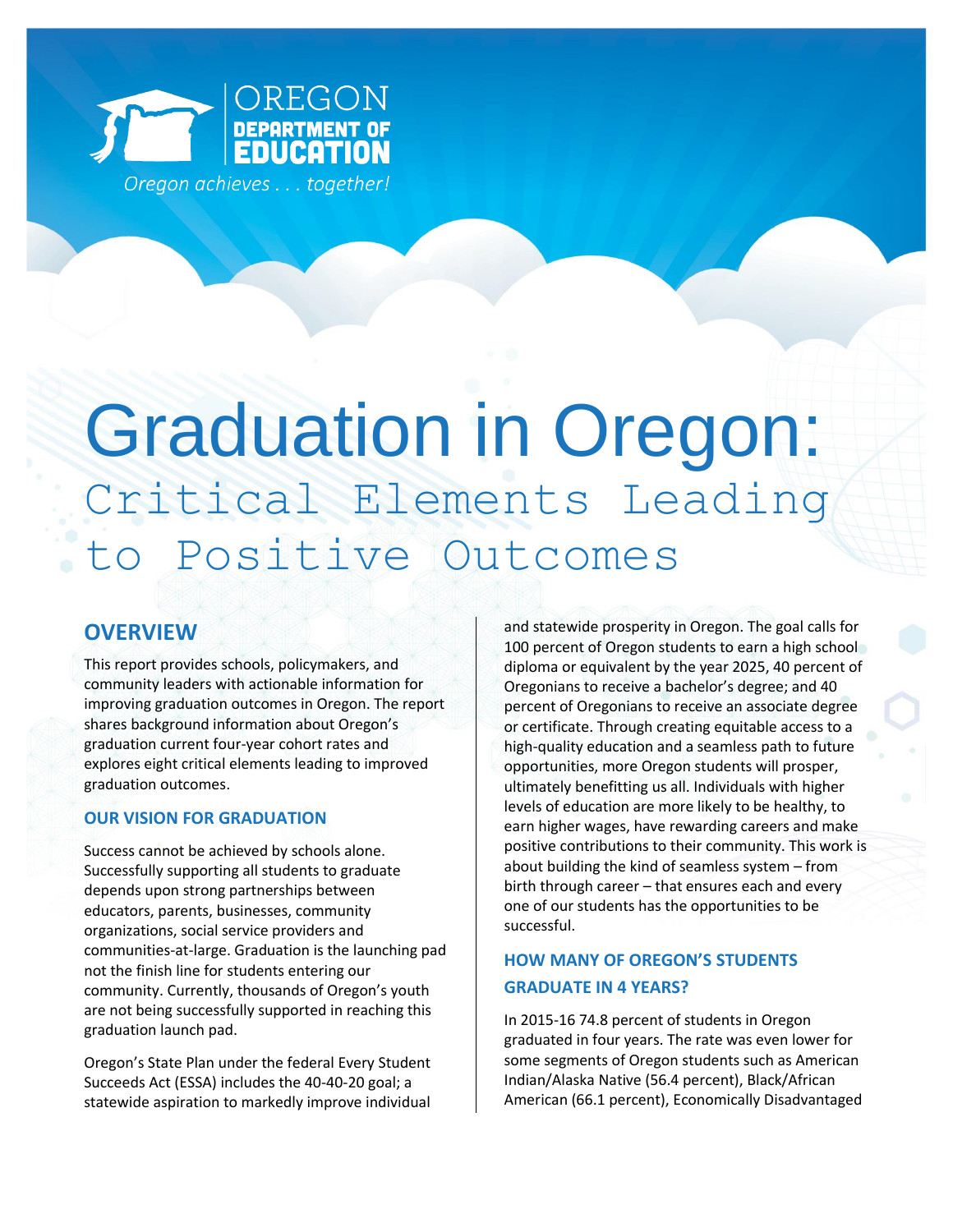(68.1 percent), English Learners (52.9 percent) Hispanic/Latino (69.4 percent), and Students with Disabilities (55.5 percent). While the graduation rate did increase a percentage point over the previous year, it still amounts to 12,000 high school students failing to reach even the lowest rung of the 40-40-20 goal. Those who did graduate still faced challenges. A [2015 study by Education Northwest f](http://relnw.educationnorthwest.org/news/high-developmental-education-rates-among-recent-high-school-grads-oregon-community-colleges)ound that 75 percent of Oregon graduates going on to community college required some sort of remediation.

#### **THE IMPERATIVE TO IMPROVE**

Oregon's four-year graduation rate falls below the national average. For some groups of students, our American Indian /Alaskan Native, our students of color, students with disabilities, those living in poverty and male students our education system is failing to help them reach this important milepost.

## **IMPROVING GRADUATION IN OREGON**

#### **Why Graduation is Urgent**

Approximately 12,000 Oregon students per year do not graduate on-time. Oregon gains from each student who earns at least a high school diploma or its equivalent in increased tax revenue and reduces costs due to crime, poor health, and other social supports.





In December 2015, Deputy Superintendent Salam Noor convened a Graduation Advisory Committee of education leaders including Education Service Districts (ESD), school district superintendents, Oregon Early Learning Hubs, faculty and administrators at institutions of higher education, business and industry partners, community organizations and service providers. The Committee was charged with identifying strategies and collecting classroom examples of successful educational practices from birth to high school and beyond. The 48 members of the Committee provided expert judgments on how Oregon partners could use evidence-based practices to improve outcomes for students under current funding

This report is the outcome of the Committee's work and serves as a guide that provides an overview of eight critical elements leading to positive graduation outcomes and examples of strategies implemented in Oregon with demonstrated success. The examples included here show only a few of the innovative practices in Oregon schools, chosen at the Committee's recommendation and validated by national evidence of their effectiveness. We expect to continue this work; to collect and share creative strategies that are raising graduation rates in Oregon.

## **THE EIGHT CRITICAL ELEMENTS**

This report will provide examples of eight critical elements, or promising practices, and how they are implemented in Oregon. All the critical elements support an indicator associated with high graduation rates. The common indicators are: reading at grade level by 3rd grade, 9th grade freshman on track, zero or few disciplinary issues at school, not chronically absent, and engaged with the school (as defined by students having a sense of belonging in school and seeing the relevance of school for their future).

## **HOW TO USE THIS DOCUMENT**

This document is meant as a conversation starter to build, expand and improve existing programs in schools. It is not intended to describe how graduation rates are calculated or address funding issues. Instead it is intended to feature the practices that are working in Oregon, and across the country, as a scaffold of ideas for local communities and schools to discuss, plan and implement so that all Oregon students reach the launching pad of a high school diploma.

## **Common Themes to Improving Graduation**

Across all of the research and recommended strategies several clear themes rose to the top, *relationships*, *partnerships*, and *equity*. At the core of the issue of graduation are the relationships that we foster and nurture. Students need to feel that they matter, that somebody cares about them as an individual and will advocate for their needs. They need to know that we expect the most of them and will support them in achieving their goals. Students need to feel heard and that their story, their strengths and their interests are integrated into their educational experience. Schools and teachers need to have strong relationships not only with the students, but with the students' families and the communities surrounding them.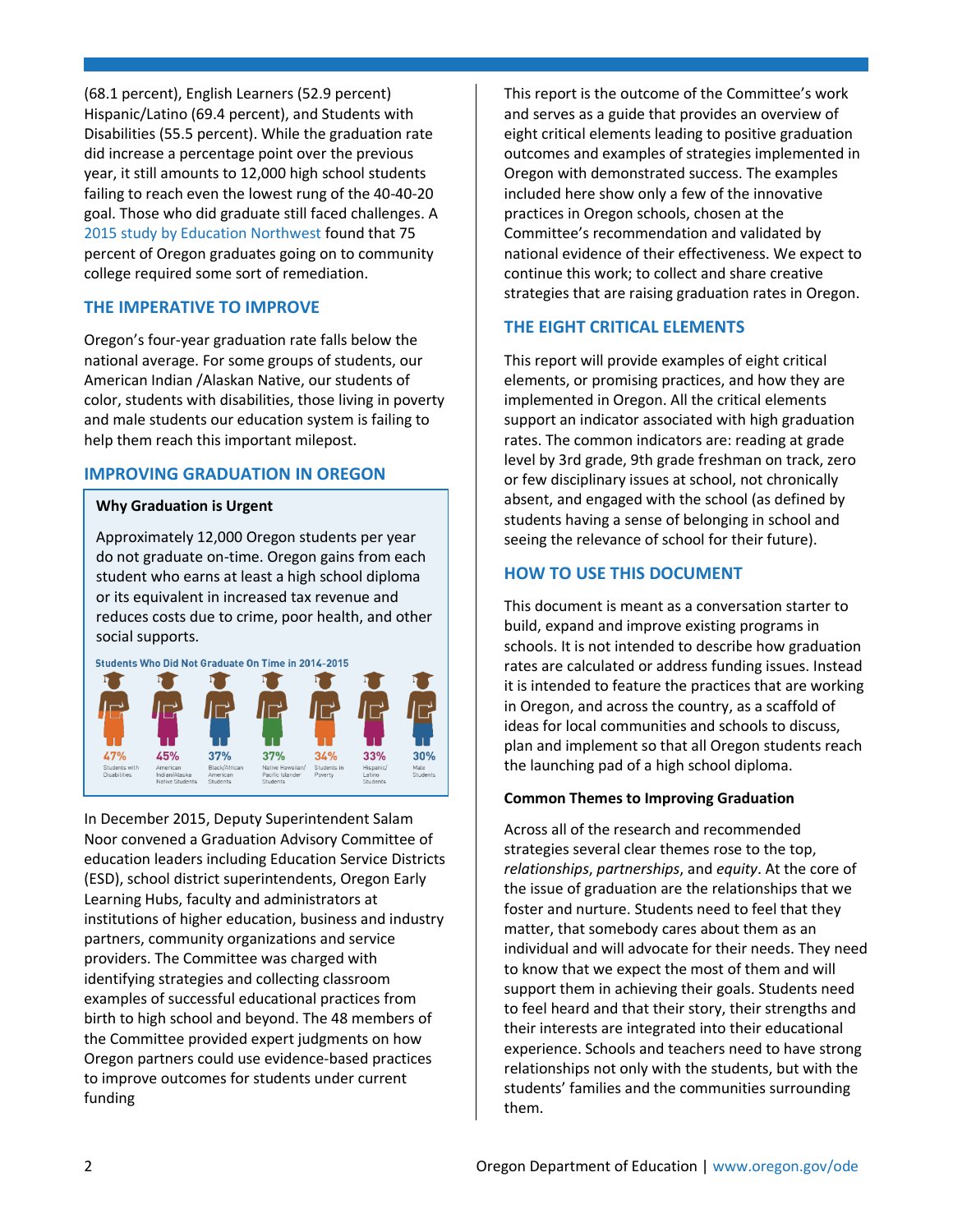Oregon is committed to address the disparities experienced by American Indian/Alaskan Native Students, African American and Black Students, English Learners, Students with Disabilities, and Opportunity Youth. To that end the Department of Education has been working with stakeholder groups to develop success plans. These success plans all include many or all of the critical elements identified here. Oregon will focus on these young people as a key to improving our education system for all.

#### To learn more visit:

[African American/Black Student Success Plan](https://www.oregon.gov/ode/students-and-family/equity/AfricanAmericanBlackStudentEducation/Documents/aabsSuccessPlan.pdf) [English Learner Strategic Plan](https://www.oregon.gov/ode/students-and-family/equity/EngLearners/Documents/ELStrategicPlanUpdate6152016.pdf) [Opportunity Youth](http://www.oregonyouthdevelopmentcouncil.org/opportunity-youth/) [Oregon American Indian/Alaska Native Education](https://www.oregon.gov/ode/students-and-family/equity/NativeAmericanEducation/Documents/Final-oregon-american-indian-alaska-native-state-plan%20Mar%202017.pdf) [State Plan](https://www.oregon.gov/ode/students-and-family/equity/NativeAmericanEducation/Documents/Final-oregon-american-indian-alaska-native-state-plan%20Mar%202017.pdf) [Students with Disabilities Transition Guide](https://www.oregon.gov/ode/students-and-family/SpecialEducation/SecondaryTransition/Documents/transitionhandbook.pdf)

To build school systems that respond to and embrace the cultural diversity of our students and prepare them for the future needs or our communities, schools need to bridge the gap between our communities, businesses, and culturally specific organizations. Partnerships focused on dialogue and finding solutions to ensure that each and every student has their basic needs met so that they are ready and able to engage in learning and explore their interests and skills.

Historical disparities in the educational outcomes for students from different racial and ethnic backgrounds continue today. Oregon will not significantly improve graduation rates without looking at those students who are not succeeding within the existing school structures. All of the critical elements and education strategies presented here should be adopted within the context of the equity lens. Our systems need to be designed to meet the needs of each and every student and all students have a right to be safe and have their voices heard in their school. A successful education system requires building connections between the learning happening in school and a student's identity as a cultural, emotional, social and intellectual being who brings a diverse set of cultural experiences, personal beliefs and individual goals.

Oregonians want to see the social and economic benefits of improved education in our communities. Schools can't do this work on their own. It is imperative that communities come together in partnership to support the common goals of student well-being, safety, health and education. There is a need for partnerships with community organizations, businesses, chambers of commerce, local governments, coordinated care organizations and others to ensure that students have opportunities to learn and participate in the community. Partnerships help students and families receive the support and resources they need to be ready to participate in school and learn. Oregon is strengthened by inclusion of the voices and talents of our diverse community. Oregon achieves graduation…together.

As you explore the eight critical elements leading to positive graduation outcomes and the educational strategies identified within each element, remember the themes of relationships, equity and partnerships. If these strategies aren't implemented in collaboration with educators, families, students and community members, they won't have momentum. If they aren't implemented with the true belief that each and every student has the potential to excel and be successful, they won't be authentic. And if they aren't implemented with the knowledge of whose voices are missing or who may not have the opportunity to participate fully in the educational experience, they won't move the dial on improving graduation. We hope that through these resources and stories your community will see opportunities for growth and change. If you have successful practices that are making a difference in your community, we want to hear about your work and share your story. Please send us your success stories [at this survey site.](https://www.surveymonkey.com/r/orgrad)

# **EIGHT CRITICAL ELEMENTS LEADING TO POSITIVE GRADUATION OUTCOMES EIGHT CRITICAL ELEMENTS:**

#### **Leadership:**

Success and transformational change happen with strong leadership. Leadership focused on student success as individuals is necessary from all levels, district, school, community, and students.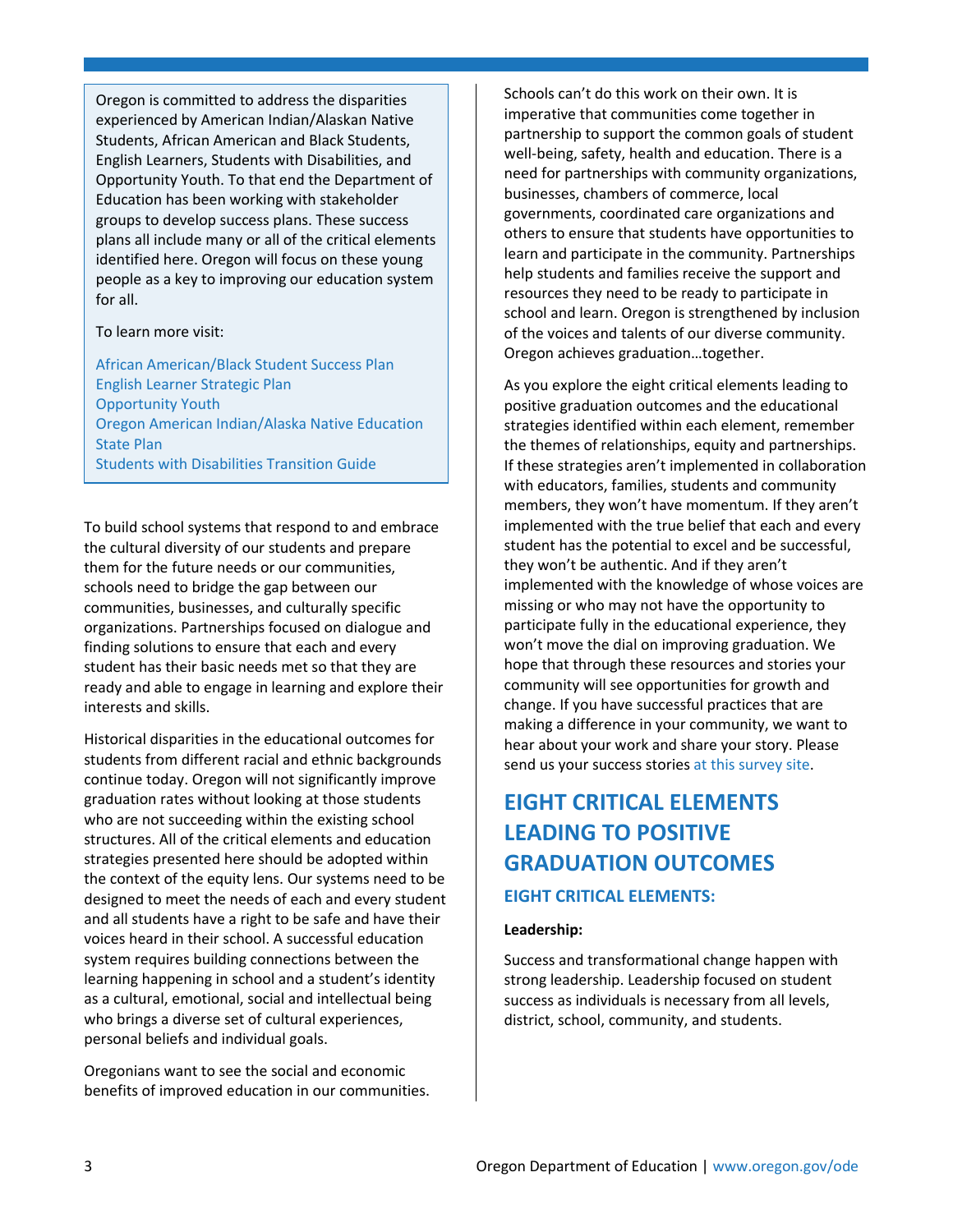#### **Student Indicators for Graduation**

Some common indicators correlated with 4-year graduation rate are: reading at grade level by 3rd grade, not chronically absent, few or no disciplinary issues, on track to graduate in 9th grade, and engagement with the school.

#### *Strategies:*

- 1. Distributive Leadership
- 2. Professional Learning Communities for School Leaders
- 3. Administrator Mentoring Programs

#### **Start Strong:**

Early foundations for learning are essential. Strong partnerships and integration of early learning with K-12 provide some of the largest returns on investment.

#### *Strategies:*

- 1. Pre K- 3rd Grade Alignment
- 2. Professional Early Learning Community Partnerships and Early Learning Hubs

#### **Whole Child Approach:**

This whole child approach to education focuses on preparing students for the challenges of today and tomorrow by addressing the students' comprehensive needs through partnerships.

#### *Strategies:*

- 1. Trauma Informed Practices
- 2. Child Nutrition Programs: alternative breakfast
- 3. Mentor programs
- 4. Physical Education
- 5. Mentor programs
- 6. School based health
- 7. Social / Emotional Learning integrated into curriculum

#### **Inclusive School Culture:**

Building practice and system that include all students rather than push them out of the education system lead to a reduction in the opportunity and achievement gaps.

#### *Strategies:*

- 1. Restorative practices
- 2. Active parent engagement and partnerships with communities.
- 3. Positive Behavioral Interventions and Supports (PBIS)

#### **Quality Data Systems:**

These longitudinal early indicator and intervention systems are paired with a culture of using data and can help foster relationships and supports for students in need.

#### *Strategies:*

- 1. Multi-tiered System of Support
- 2. Addressing chronic absenteeism
- 3. Early Warning Systems
- 4. Partnerships with community resources such as: mental and physical health providers, human services, tribes and culturally specific community organizations
- 5. Academic support: tutors / mentors

#### **P-20 Seamless Education System:**

Student supports during the transition between school buildings and teachers offers continuity.

#### *Strategies:*

- 1. Summer bridge programs and camps
- 2. Effective use of School Counselors
- 3. Intentional focus on transitions between buildings and coordination of supports
- 4. Reengagement centers
- 5. Ongoing vertical curriculum alignment across all grade levels

#### **Clear Education Pathways:**

Relevant and challenging educational opportunities that help students achieve their goals promote engagement and 21st Century skills.

#### *Strategies:*

1. Career technical education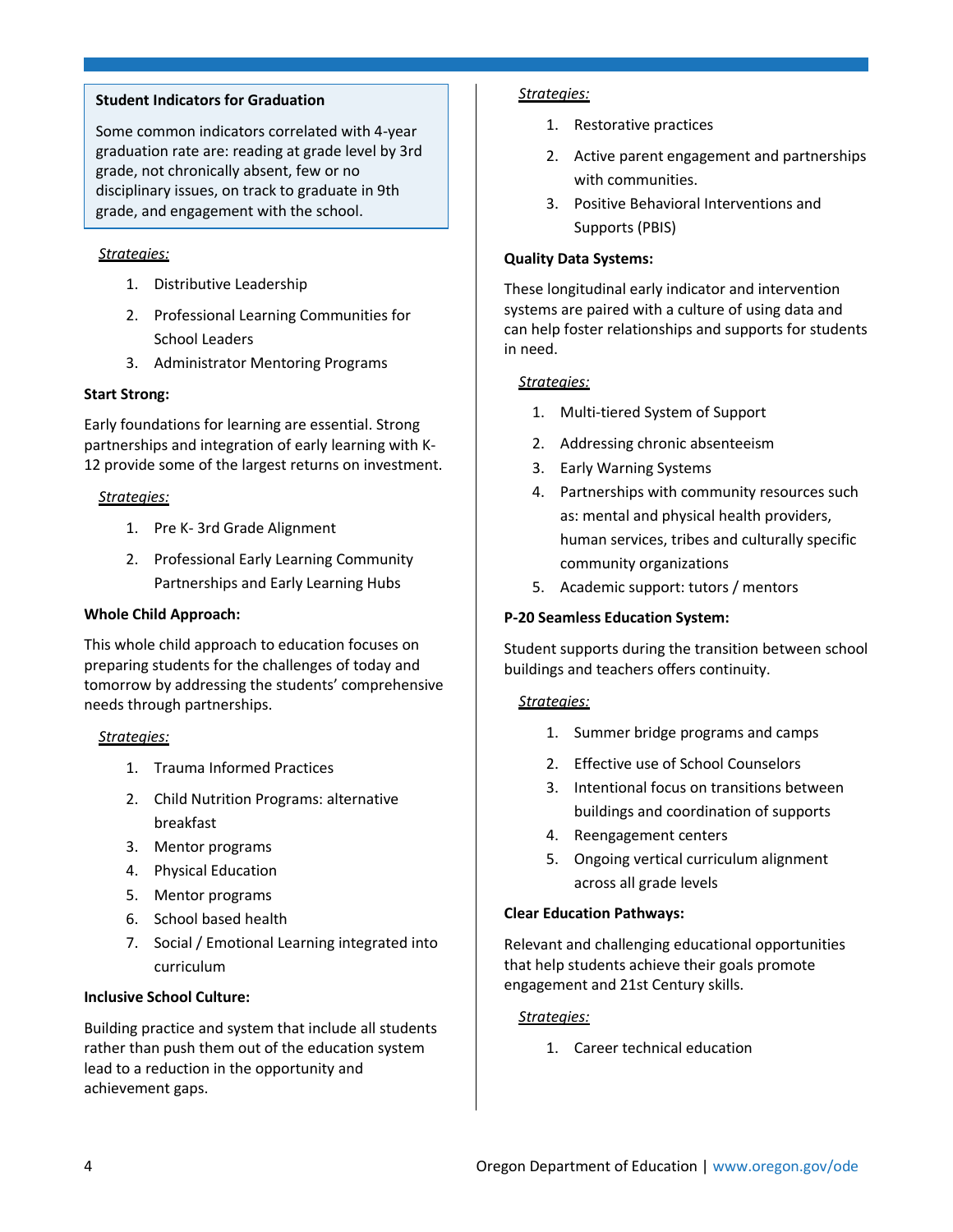- 2. Accelerated Learning (AP, IB, Expanded Options, Dual Credit, Sponsored Dual Credit and Assessment Based Learning Programs)
- 3. Student Education Plan and Profile
- 4. Career pathways and career guidance
- 5. Creative course offerings and flexible credit options

#### **Effective Instructional Practices:**

The core of education happens in the classroom with the interaction and relationship between students and teachers. The purpose of effective instruction is to promote meaningful learning that engages students toward academic success.

#### **Graduation Success in Oregon's Small Towns**

Graduation rates in small towns exceed the state average by 5 percentage points at 80% graduation. Some common themes for successful small town schools include: student engagement in school and community events, college and career ready focus of the schools, and strong relationships between staff and students. See the [ODE](https://www.oregon.gov/ode/reports-and-data/researchbriefs/Documents/Internal/Rural%20Graduation%20Brief%20v9.pdf) Brief for more information.

#### *Strategies:*

- 1. Culturally responsive teaching practices
- 2. Effective use of formative assessments to promote student growth
- 3. Personalized learning for each child and student centered instruction
- 4. Offering relevant, engaging and challenging learning opportunities aligned to students' goals
- 5. Integrating growth mindsets and social emotional skill development for students and teachers

## **LEADERSHIP**

Change in outcomes for students will only happen when there is strong visionary leadership focused on this work. Instruction, staff development, behavioral and socio-emotional supports, attendance, counseling, facilities, master schedule and parent and community outreach are some of the systems at the forefront of school leaders' minds as they enact a cohesive district

or school improvement plan. With so much at stake in each school, it is important for leaders to involve all staff, students and community members in creating a strong positive culture so that energy can be concentrated on areas in need of improvement. Relationships based on trust promote a positive student, staff and parent culture which research shows leads to student success.

In her book Trust Matters (2004), Megan Tschannen-Moran describes five key facets of trust that are key to developing a strong and positive culture: benevolence, honesty, openness, reliability and competency. By working collaboratively and building trust in the organization, all members of a school or district community can feel empowered towards united building a strong foundation focusing on school improvement and student success.

Leaders also need opportunities to grow and develop their skills. Having strong mentoring programs and networking opportunities for leaders is essential to building capacity across the state. Oregon has many amazing leaders at the regional, district and school administration level, teaching level, community level and student level. Building opportunities for these leaders to collaborate with other passionate individuals dedicated to this work will produce the structures to continuously improve Oregon's education system.

#### *Strategies:*

- 1. Distributive Leadership
- 2. Professional Learning Communities for School Leaders
- 3. Administrator Mentoring Programs

# **START STRONG**

Research shows that when children have access to high quality, developmentally appropriate and culturally responsive learning experiences between the ages of 0-5, they are far more likely to be successful in school. Some of the outcomes associated with high-quality early learning experiences, such as increased attendance in the early grades –which is predictive of attendance patterns in later years—and improved 3rd grade reading scores, appear fairly early on. The impact of a strong start has been shown to be sustainable over time and have a positive impact on a range of longer-term outcomes, spanning education, health and employment. Simply put, it is difficult to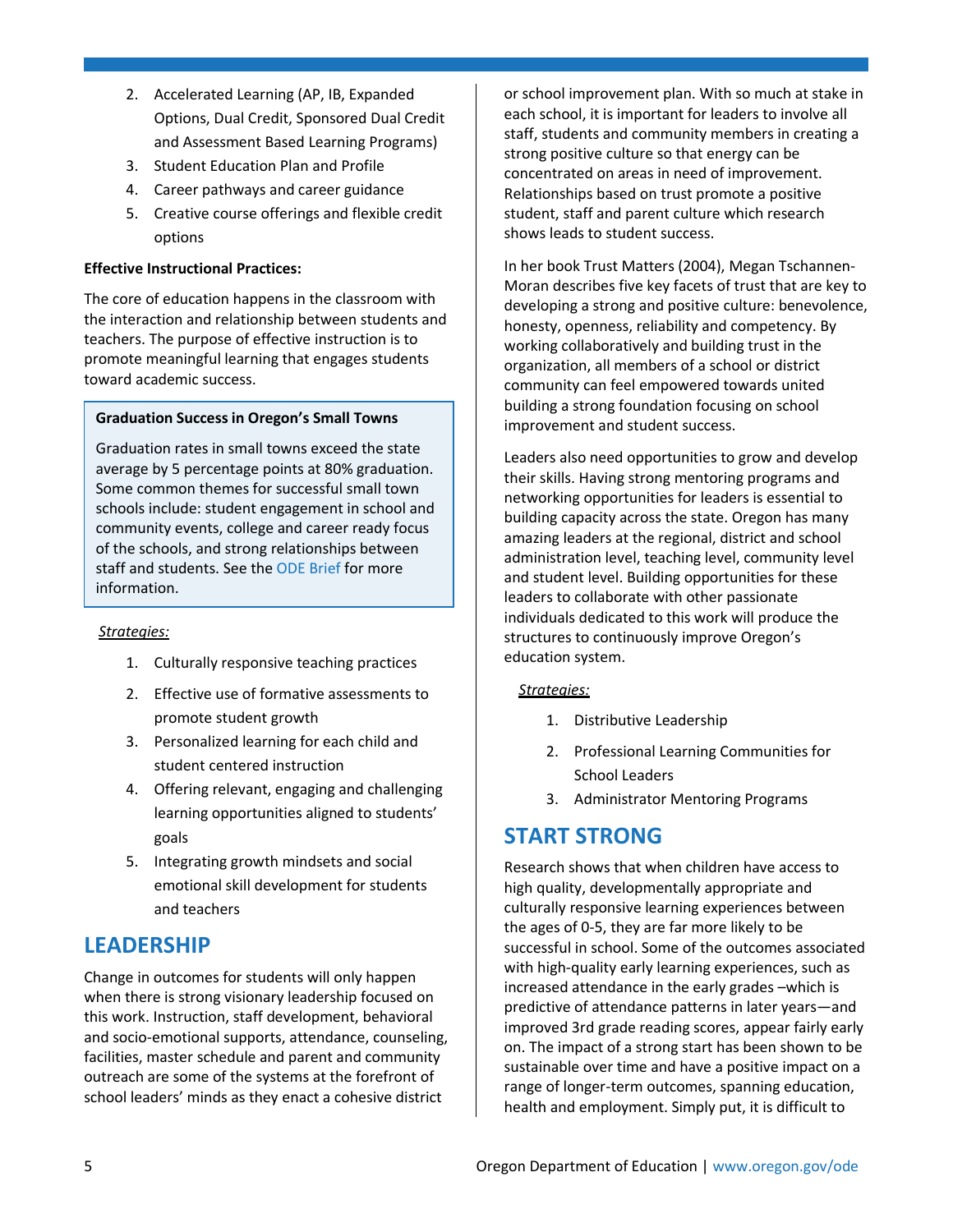overstate the importance of the role that high quality early learning plays in supporting all students to graduate from high school.

In Oregon, efforts to transform and strengthen the state's early learning system have been underway since 2013. 16 regional early learning hubs foster collaboration between early learning providers, K-12, health and human services, community-based organizations, tribes and the business sector to ensure that all children, particularly those furthest from opportunity, are ready to succeed in school when they start kindergarten. Spark, Oregon's quality rating and improvement system, helps families find high-quality child care programs in their communities and supports child care providers to continually improve their practice. Through programs such as Head Start/Oregon PreK[, VROOM,](http://joinvroom.org/) and Preschool Promise, children experiencing poverty are able to access highquality, developmentally appropriate, culturally responsive Pre-K programs in a wide range of settings. The Early Learning/Kindergarten Readiness Partnership & Innovation program, along with other efforts underway designed to connect early learning and K-12 education, supports communities throughout Oregon to help children make seamless transitions into kindergarten. These, along with a host of other initiatives, are working to ensure that all children in Oregon start strong.

#### *Strategies:*

- 1. Pre K- 3rd Grade Alignment
- 2. Professional Early Learning Community Partnerships and Early Learning Hubs

## **WHOLE CHILD APPROACH**

Health and education are symbiotic: what affects one affects the other. The healthy child learns better, just as the educated child leads a healthier life. Similarly, a healthier environment - physical and social-emotional - provides for more effective teaching and learning. Whole Child Education is a shift in focus from narrowly defined academic achievement to a focus on the longterm development and success of all children. A Whole Child Approach to education focuses on understanding and addressing the needs of students and staff as people so that we can all learn and teach at an optimal level.

What allows students and staff to be successful? Some of the tenets of the Whole Child Approach to education are that each student:

- Enters school **healthy** and learns and practices a healthy lifestyle
- Learns in a physically and emotionally **safe** environment
- Is **challenged** academically
- Is **engaged** and **connected** to the school and broader community
- Is **supported** by caring adults

Historically, the narrow focus on academic success and accountability systems overshadows the ability of schools to focus on areas such as physical education and activity, nutrition, health education, mental health resources and community partnerships. These components of schools are equally important in providing a well-rounded education that helps address and prepare our students for lifelong health and academic achievement. The whole child approach leverages systems to support these often unmeasured, pivotal aspects of school.

There has been extensive research on the impacts of traumatic experiences on children and adults. Adverse Childhood experiences (ACEs) like prolonged exposure to traumatic events are associated with greater risk of absenteeism, lower school engagement and increased behavior problems in school. A Whole Child Approach to education calls for a trauma-informed approach that creates a psychologically and physically safe environment where staff recognizes the signs of trauma and responds with proper practices and procedures. Part of the approach is helping students become more aware of their social and emotional responses and giving them tools to help self-regulate. Connecting children with caring adults and mentors also helps foster a sense of belonging and helps keep youth engaged in education. Focusing on physical, mental, and social aspects of learning makes the Whole Child Approach a key element of improving graduation.

#### *Strategies:*

- 1. Trauma Informed Practices
- 2. Child Nutrition Programs: alternative breakfast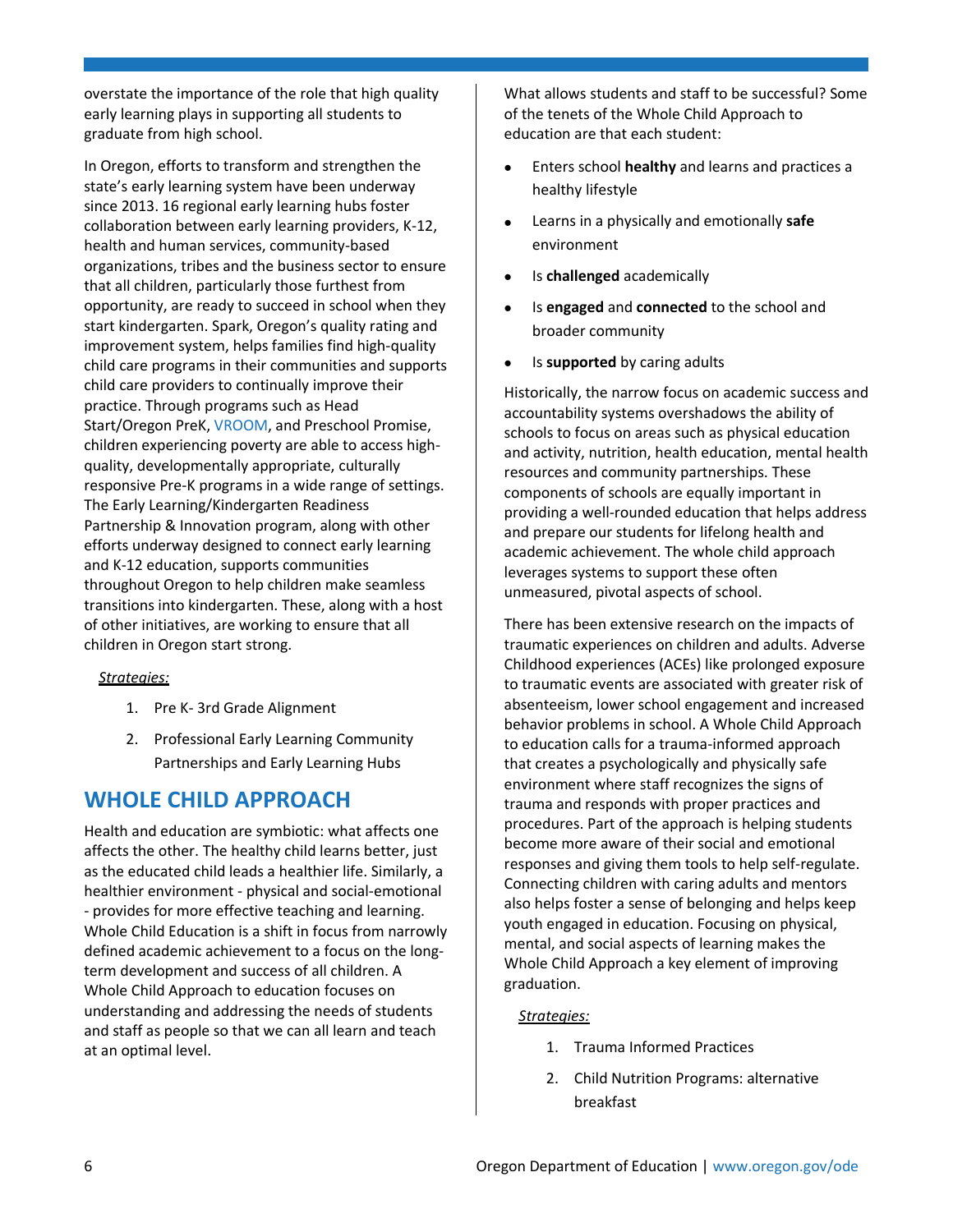- 3. Mentor programs
- 4. Physical Education
- 5. School based health
- 6. Social / Emotional Learning integrated into curriculum

# **INCLUSIVE SCHOOL CULTURE**

At the core of inclusive schools is the belief that each student can and will learn and succeed; that diversity of language, culture, religion, sexual identification and preference, socioeconomic status and neurodiversity enrich us all. A belief and acknowledgement that each student has strengths and needs - and that collaboratively, school communities can succeed - is a necessary foundation for an inclusive school culture. The inclusive school environment requires a thoughtful and informed look at disciplinary practices within schools and an understanding of potential bias. Exclusionary practices related to discipline, such as suspension and expulsion, result in increased feelings of anger, resentment, distrust and isolation. Positive behavioral interventions and supports (PBIS), a systems-level approach to building a positive school culture and restorative practices have shown results in increasing positive social behaviors, decreasing suspensions and expulsions, and improving the academic achievement and work habits of students (Kelm, 2014). The International Institute for Restorative Practices states that the premise of restorative practice "…is that people are happier, more cooperative and productive, and more likely to make positive changes when those in positions of authority do things with them, rather than to them or for them." Restorative Practices aim to repair harm through dialogue and relationship-building. Educators and communities have recently sought to use this approach as an alternative to punitive or exclusionary disciplinary consequences that are linked to chronic absenteeism and low graduation rates. Suspension and expulsion when used as the primary tool for behavior management can create inequitable outcomes, especially for students of color, LGBTQ students, those living in poverty and those who may be disengaged from school. Restorative Practice builds safe school climates, develops social problem-solving skills, creates community and reestablishes norms and relationships via an inclusive lens (RNW, 2016).

Many schools in Oregon are implementing PBIS and many are combining PBIS with Restorative Practices. Six Multnomah County schools have adopted a

Restorative Practices lens as a means of resolving conflict at their schools. Each has a Restorative Practices training model taught by a staff member dedicated solely to the purpose of youth accountability. Youth accountability not only provides social and emotional development skills, but reduces suspension and expulsion rates and can be the basis for creating an inclusive school culture and increasing engagement and success.

#### *Strategies:*

- 1. Positive Behavioral Interventions and Supports (PBIS)
- 2. Restorative practices
- 3. Improve/Increase parent engagement and partnerships with communities.

# **QUALITY DATA SYSTEMS**

Data systems enable administrators, teachers and counselors to see a coordinated picture of whether students are on track to graduate by presenting information such as attendance and behavior information along with end-of-course grades. In addition, these systems can be used to provide more frequent information to parents and students and facilitate their engagement with the student's education.

With a quality data system, schools can see quickly which student may be at-risk for not graduating. Teams of educators can then use this information as a starting place for planning how to support the student in getting back on track for graduation. This process may include following up with individual students and their families to learn more about the circumstances that are contributing to the low attendance, disruptive behavior or poor course grades in order to match the supports to the individual student circumstances. Examples of student supports include: academic supports, such as tutors and other forms of individualized interventions, and community supports, such as connecting students and families with **human services organizations, including mental and physical health providers**.

Looking at the school system data allows teams of educators to see what percentage of students are on track to graduate, what percentage are at some risk for not graduating and which are at severe risk for not graduating. By considering these different tiers of risk,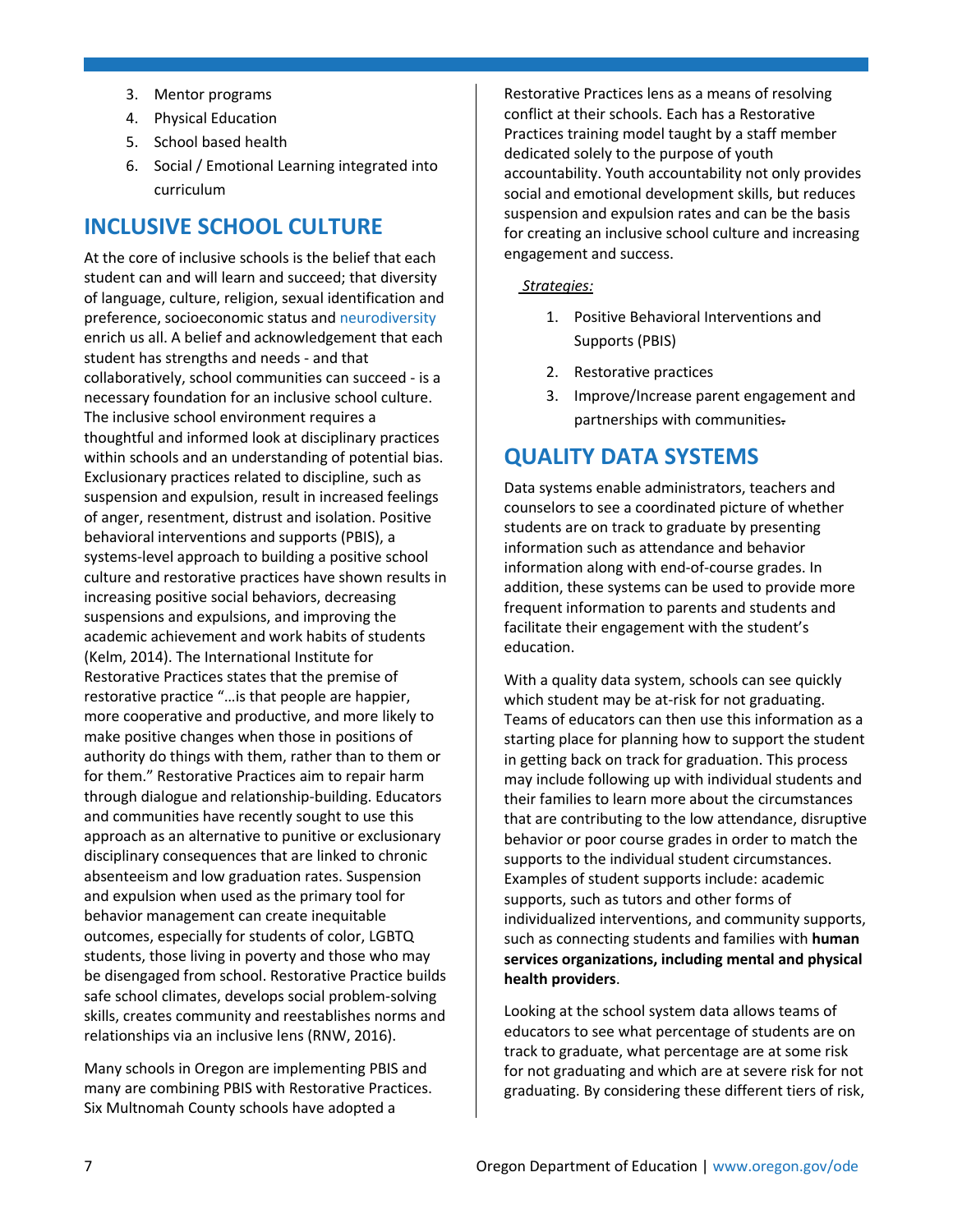the teams can systematically plan to match the interventions available in the school to the students who need them. Such a data system also can provide a quick snapshot of how well the school system is functioning.

It is important to add that education is not a technical enterprise, like manufacturing, in which the data alone indicates what action should follow. Rather, data systems provide part of the picture and can contribute to planning so that educators are able to use their instructional time for the greatest impact. In the course of a class period, though, educators are constantly collecting information (data) about what students know--through student dialogue and student work--and are responding to this information with feedback and instruction that moves students forward in their learning. These minute-to-minute interactions are the art of teaching and it is not feasible to capture this information in a data system. With a skilled educator, the data would be obsolete as soon as it could be entered into the system because the student would already have built more skills and understanding.

Quality data systems can be used to engage each student and his or her support system as partners in ensuring the student graduates ready for college and career. This occurs by providing real time information about the student's attendance as well as showing whether the student has received disciplinary action for poor behavior and how the student is doing in his or her courses. For parents and guardians, access should be accompanied by resources that empower them to use this information as a part of a dialogue with the student and the school about the student's education. For students, access should be accompanied by resources that empower them to take ownership for their success and to advocate for their needs as they prepare for graduation.

#### *Strategies:*

- 1. Multi-tiered System of Support
- 2. Addressing chronic absenteeism
- 3. Early Warning Systems
- 4. Partnerships with community resources such as: mental and physical health providers, human services, tribes and culturally specific community organizations
- 5. Academic support: tutors / mentors

# **P-20 SEAMLESS EDUCATION SYSTEM**

Creating a system of learning that begins at birth and includes successful transition experiences for students as they switch between learning environments and buildings is one of the most important systems we can build as a state. Successful transition experiences include nurturing relationships, high-quality learning programs and developmentally appropriate supports. These serve as the foundational building blocks for later educational and life outcomes. A successful educational continuum is created by family-schoolcommunity partnerships working together to support children's social, emotional, and academic development.

Oregon's 40-40-20 education goal (100% high school graduation, 40% achievement of a postsecondary certificate or 2-year degree, and 40% achievement of a 4 year degree or above) and Governor Kate Brown's vision for a seamless education system from birth through college require agencies and organizations from health services, K-12 education, early learning education and care providers to reach out to each other and identify opportunities to collaborate, align work and leverage resources.

In designing and supporting the Oregon Diploma, the Oregon State Board of Education remains committed to preparing each student for successful transitions to his or her next steps. When there is intentional focus on creating a seamless transition between learning environments students experience greater success. Schools that find ways to merge the educational experience at each level can help ease transitions, i.e. headstart programs located in elementary schools, middle school students taking courses at high school, and high school students taking college credit while in high school. School counselors play an important role preparing and supporting students through the stress that a change in environment and peer supports can have particularly for adolescents. However, the most successful programs approach transition support from a variety of stakeholders, students, teachers, families, and community organizations. **Structures that support** a student's sense of belonging in the new school and give them the social, academic and emotional supports will be the most effective.

#### *Strategies:*

1. Summer bridge programs and camps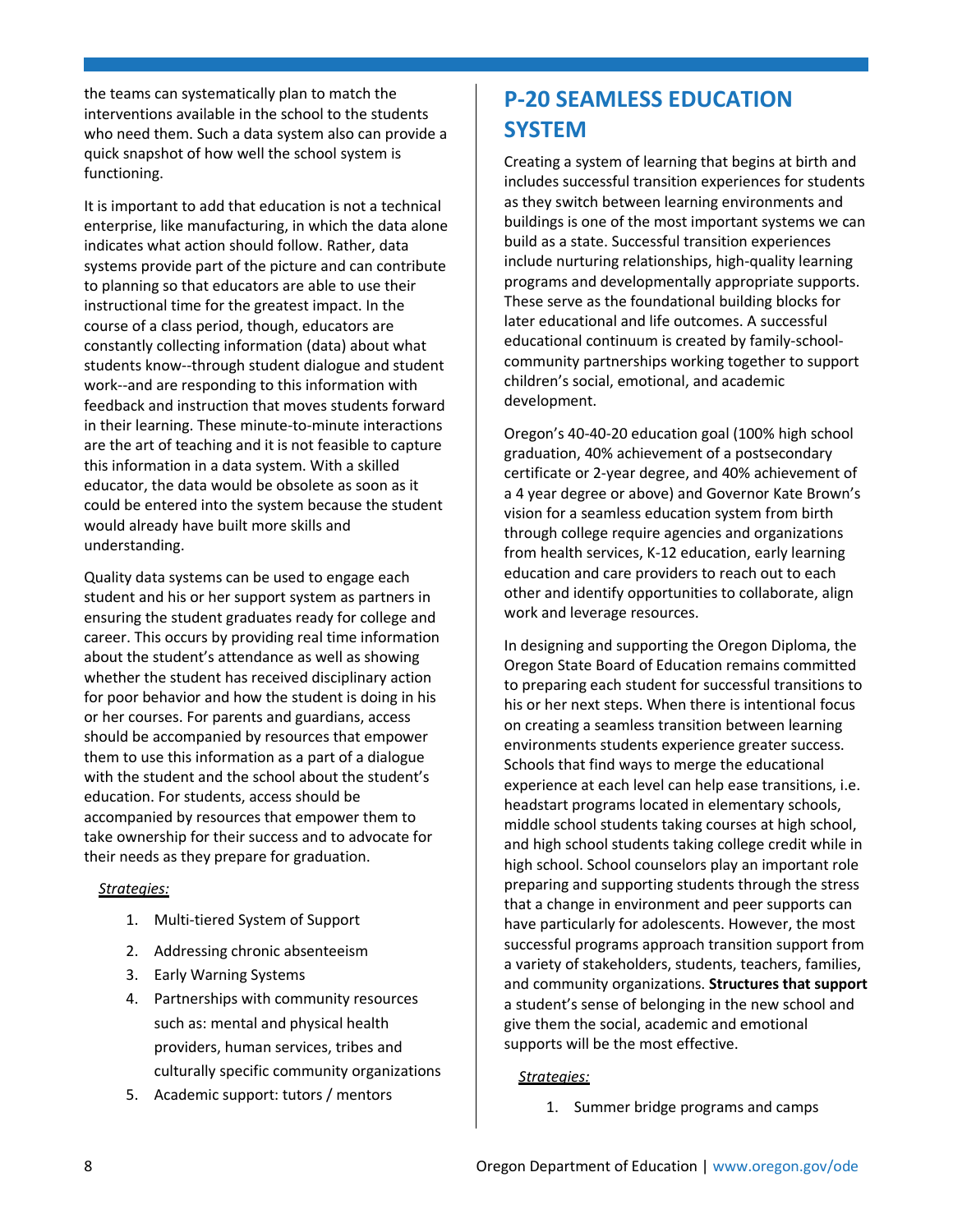- 2. Effective use of School Counselors
- 3. Intentional focus on transitions between buildings and coordination of supports
- 4. Reengagement centers
- 5. Ongoing vertical curriculum alignment across all grade levels

# **CLEAR EDUCATION PATHWAYS**

Students are more engaged when they see the relevance of their time in school. Students need to have time to explore their strengths and interests and career opportunities. In Oregon, it is our goal that every student will graduate with a plan. Our diploma requires a student to build an education plan and profile each year starting in 7th grade with the support of an adult. This plan should highlight a student's strengths, help the student set goals and outline a path they can take to meet those goals. Partnerships between K-12 institutions, colleges and business and industry can help clarify the education and career opportunities available for students and provide a relevance to student learning.

Clear Education Pathways help students and parents see the direction forward from K-12 to career. When schools, districts and states create articulated pathways, teachers and parents can more easily support their students knowing what pathways lay ahead. Students can choose high school classes aligned to their postsecondary goals. Graduates can leave high school with a plan they helped shape.

Labor force projections indicate most states will lack sufficient numbers of workers with postsecondary degrees, certificates, and high-quality credentials. Currently only six states have percentages of residents with knowledge and skill credentials over 50%. Yet soon all states will need approximately 65% of their working-age populations with these career indicators if they are to meet the expected demand for the trained/skilled workers needed in their state.

For traditionally underserved students (i.e. economic disadvantaged, African-American, Native American/Alaskan Native, and Hispanic), close friends and families in their social networks may have not pursued these credentials themselves so clear education pathways can help students plan their futures in the absence of career mentors. For students on an education/training pathway to career, there may be some economic protections for them as well.

In the Recession of 2008, the jobs lost were largely for low-skill workers. These jobs have not returned and they are not likely to do so. Instead new jobs surfaced and when they did, nearly all required some college education or training. In 2013, the Oregon poverty rate was 17%, up four percentage points over rates prior to 2008 (Tapogna, J and Rowe, M., 2013. A Path to Prosperity, ECONorthwest). Helping students and families understand the pathway from K-12 to career may be Oregon's best insurance that all students have access to clear educational pathways and eventually to careers, regardless of their family backgrounds or social networks.

#### *Strategies:*

- 1. Career Technical Education
- 2. Accelerated Learning (AP, IB, Expanded Options, Dual Credit, Sponsored Dual Credit and Assessment Based Learning Programs)
- 3. Student Education Plan and Profile
- 4. Career pathways and career guidance
- 5. Creative course offerings and opportunities to earn credits

Effective Instructional Practices: The purpose of effective instruction is "to promote meaningful learning that raises student achievement" (Moss and Brookhart, 2012). To advance the learning of each individual student the instructional practices need to be personalized. The teacher and the students must be clear about the goal of the learning and what success in the learning would look like. Through this clarity about where the learning is heading, students can have an active role in the learning process, including both advancing their own learning and providing feedback to peers. Within this context, educators are continually collecting evidence of what students know through class discussions, written work, demonstrations, and other means, and they are providing constructive feedback to students. Based on what the educator learns from the evidence, s/he may choose from a variety of teaching strategies, including, for instance, modeling a practice and narrating the steps, explaining a new concept and involving students through discussion, or guiding students through a demonstration. Educators are also continually considering which grouping strategy will best enable them to advance the learning of the students in the class; at some points, bringing together the whole class to learn together may be the